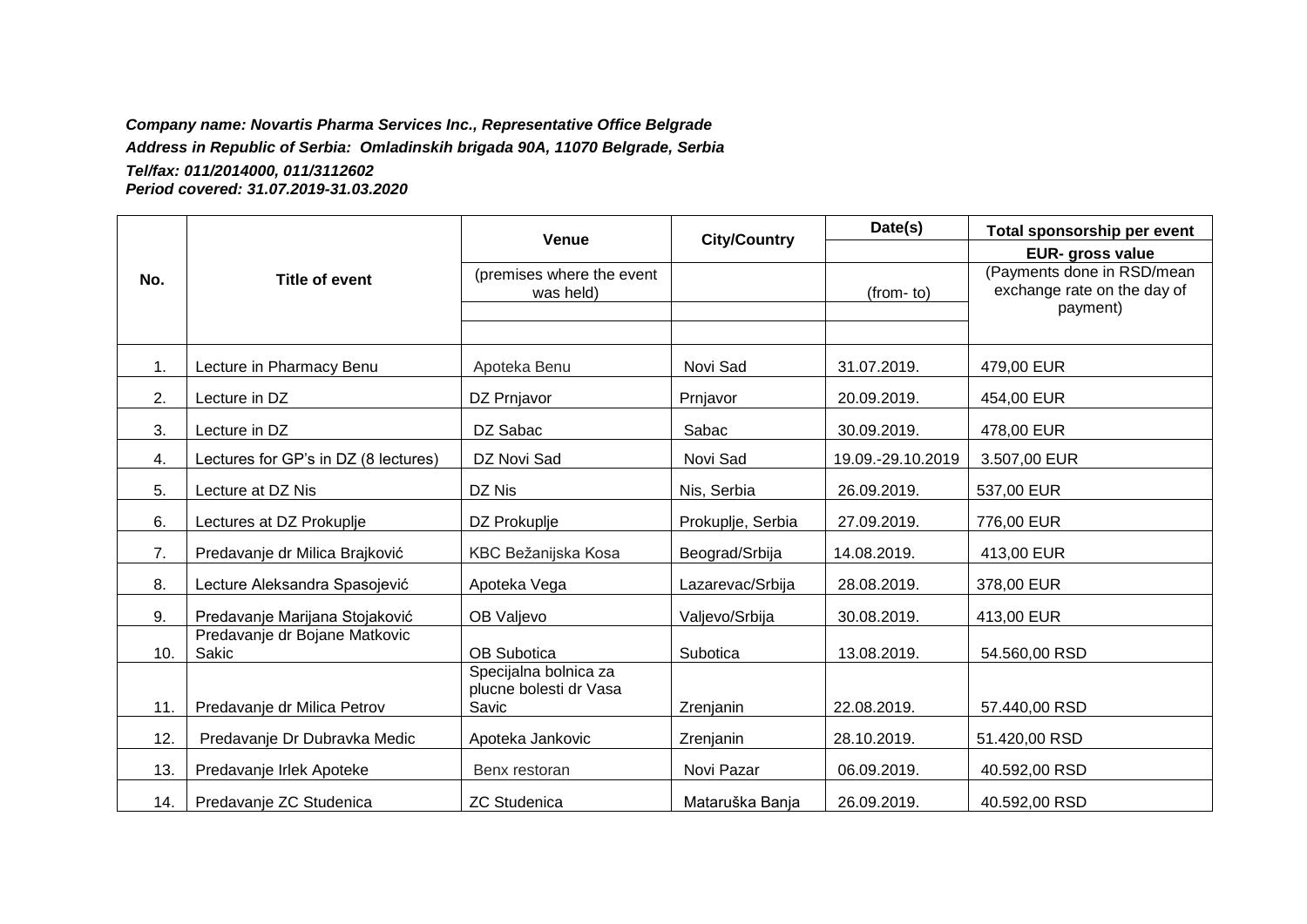CPO RS Event Sponsorship Data

| 15. | Predavanje DZ Svilajnac                                                                                                                                                                                  | DZ Svilajnac                                                  | Svilajnac                 | 07.10.2019.     | 82.710,24 RSD  |
|-----|----------------------------------------------------------------------------------------------------------------------------------------------------------------------------------------------------------|---------------------------------------------------------------|---------------------------|-----------------|----------------|
| 16. | Predavanje OB Studenica                                                                                                                                                                                  | <b>OB Studenica</b>                                           | Kraljevo                  | 16.10.2019.     | 82.710,24 RSD  |
| 17. | Two symposia on 6 th. Congress of<br>Resp. Medicine                                                                                                                                                      | Hotel Grand, Kopaonik                                         | Kopaonik, Serbia          | 15.-17.11.2019. | 360.040,00 RSD |
| 18. | <b>COPD MED III</b>                                                                                                                                                                                      | Hotel M                                                       | Belgrade, Serbia          | 05.-06.09.2019. | 240.000,00 RSD |
| 19. | DLV-SLD Asthma symposium                                                                                                                                                                                 | Kongresni centar Velika<br>Terasa, Palic                      | Palic, Serbia             | 20.09.2019.     | 144.000,00 RSD |
| 20. | Ultibro first experience KG                                                                                                                                                                              | <b>Hotel Industrial</b>                                       | Kragujevac, Serbia        | 20.09.2019.     | 380.648,00 RSD |
| 21. | DAP event: Spirometry in outpatient<br>clinics Belgrade 2019                                                                                                                                             | DZ Palilula                                                   | Belgrade/Serbia           | 27.8.2019.      | 600,00 EUR     |
| 22. | DAP event: Spirometry in outpatient<br>clinics in Niš Region 2019                                                                                                                                        | <b>ZZZZR Niš</b>                                              | Niš/Serbia                | 24.10.2019.     | 600,00 EUR     |
| 23. | The ERS Spirometry Driving License<br>Part I                                                                                                                                                             | <b>IPBV Sremska Kamenica</b>                                  | Novi sad/Serbia           | 01.11.2019.     | 1.398,00 EUR   |
| 24. | Preceptorship Program Olomouc,<br>Czech Republic, 13-14.9.2019.<br>"Breathing in health and disease:<br>bronchial asthma Comprehensive<br>treatment to support breathing<br>pattern and quality of life" | Faculty of Physical Culture,<br>Palacký University            | Olomouc/Czech<br>Republic | 13-14.9.2019.   | 1.214,00 EUR   |
| 25. | <b>ESC Workong Group on Myocardial</b><br>and Pericardial Disease meeting 3-5<br>Oct 2019                                                                                                                | Complejo Hospitalario<br>Universitario de A Coruña<br>(CHUAC) | Coruña/Spain              | 3-5.10.2019.    | 2.696,00 EUR   |
| 26. | <b>COPD education for Novartis</b><br>employees                                                                                                                                                          | Novartis office                                               | Belgrade/Serbia           | 25.10.2019.     | 1.347,00 EUR   |
| 27. | YOU MEE (young medical experts)<br>scientific-educational meeting                                                                                                                                        | Meeting room in Hotel New<br>city                             | Niš/Serbia                | 26.10.2019      | 2.265,00 EUR   |
| 28. | 4th SOUTH-EAST EUROPE (SEE)<br>Rheumatology course                                                                                                                                                       | Meeting room in Hotel<br>Ambasador                            | Niš/Serbia                | 18-20.09.2019.  | 7.045,00 EUR   |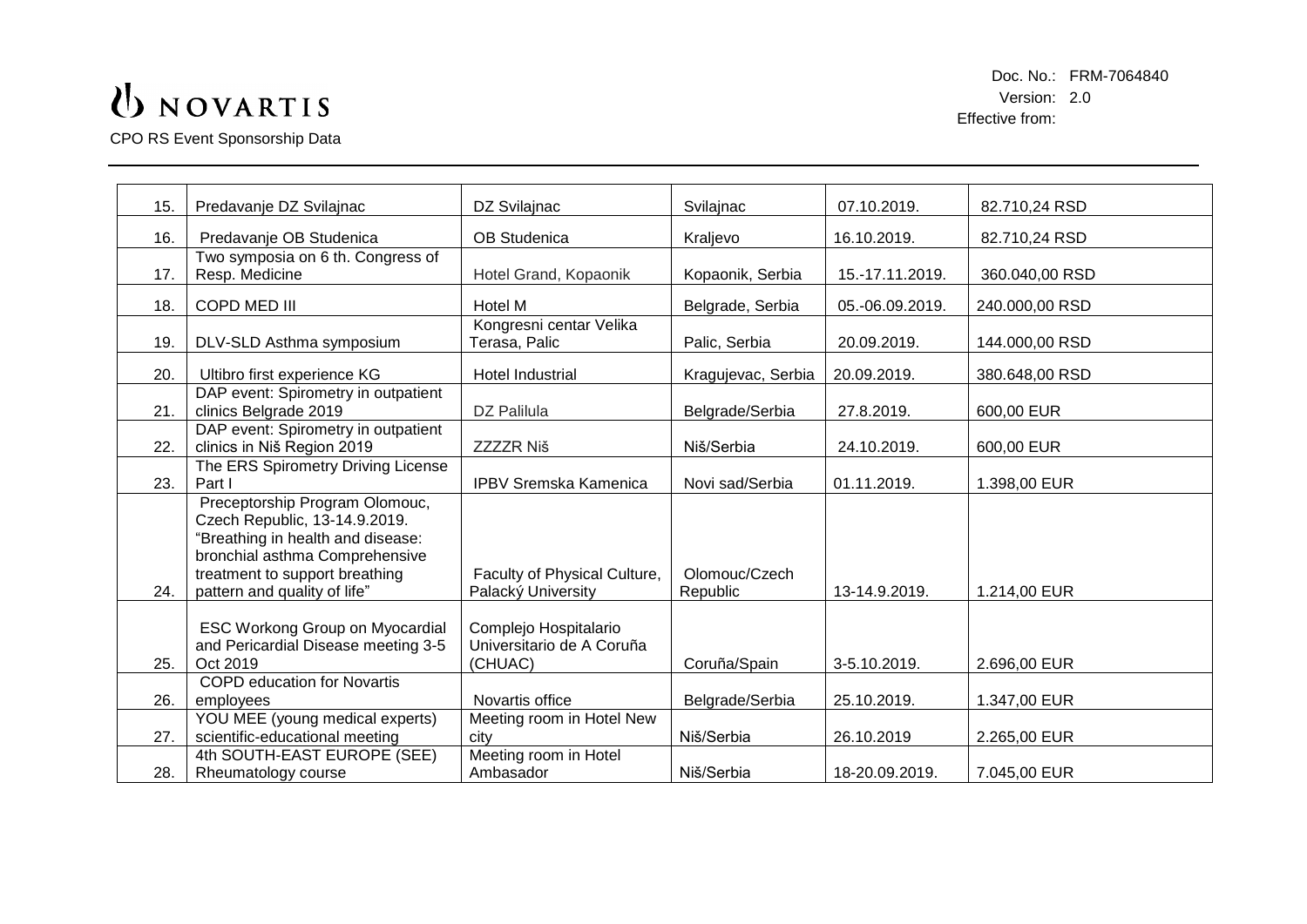CPO RS Event Sponsorship Data

|     | 20 th National Congress of                   |                               |                 |                |               |
|-----|----------------------------------------------|-------------------------------|-----------------|----------------|---------------|
| 29. | Ophthalmologists                             | <b>Congress Centre Master</b> | Novi Sad        | 26.-28.09.2019 | 18,128,00 EUR |
|     | Peer to Peer Education - Eye                 |                               |                 |                |               |
| 30. | Inflamation                                  | Clinical Centre Niš           | Niš             | 23.10.2019.    | 702,00 EUR    |
| 31. |                                              | Crowne Plaza                  | Belgrade/Serbia | 12-14/09       | 3.450,00 EUR  |
|     | Synergy congress                             |                               |                 |                |               |
| 32. | Congress of cardiologists                    | <b>Hotel Palisad</b>          | Zlatibor/Serbia | 17-20.10.2019  | 15.560,00 EUR |
|     | Annual congress of Society of                |                               |                 |                |               |
| 33. | coronary units                               | Falkensteiner hotel           | Belgrade        | 02-03.11.2019  | 5.710,00 EUR  |
|     | of HFrEF<br>of<br>Change<br>course           | Institut za kardiovaskularne  |                 |                |               |
| 34. | treatment                                    | bolesti Niska Banja           | <b>Nis</b>      | 30.10.2019     | 1.450,00 EUR  |
|     | <b>HFrEF</b><br>of<br>of<br>Change<br>course |                               |                 |                |               |
| 35. | treatment                                    | KBC Bežanijska Kosa           | Belgrade        | 30.09.2019     | 700,00 EUR    |
|     | 4 th Congress of hematologist of             |                               |                 |                |               |
| 36. | Serbia                                       | Tami Residence                | Belgrade        | 17-20.10.2019  | 13.100,00 EUR |
|     | IX Congress of healthcare                    |                               |                 |                |               |
| 37. | professionals of Vojvodina                   | <b>Hotel Grand</b>            | Kopaonik        | 19-22.2019     | 750,00 EUR    |
|     | XIII Congress of healthcare                  |                               |                 |                |               |
| 38. | professionals of Serbia                      | <b>Hotel Breza</b>            | Vrnjacka Banja  | 2-6.10.2019    | 280,00 EUR    |
|     |                                              |                               |                 |                |               |
| 39. | Meet the expert Verstovsek                   | <b>Falkensteiner Hotel</b>    | Belgrade        |                | 3.300, EUR    |
| 40. | Sponsorship ESH Congress                     | Estoril                       | Portugal        |                | 4.000, 00 EUR |
|     | Cosentyx (sekukinumab) - kada,               | KBC Zvezdara, odeljenje       |                 |                |               |
| 41. | kome i kako?                                 | za kožne i polne bolesti      | Beograd         | 09.09.2019.    | 457,00 EUR    |
|     | Multidisciplinarni sastanak                  |                               |                 |                |               |
| 42. | (dermatolozi i reumatolozi)                  | <b>Bloom Meeting House</b>    | Beograd         | 16.10.2019.    | 2.100,00 EUR  |
|     | Doziranje i način primene leka               | Institut za reumatologiju     |                 |                |               |
| 43. | Cosentyx (sekukinumab)                       | Srbije                        | Beograd         | 18.10.2019.    | 284,94 EUR    |
|     |                                              | KC Niš, Klinika za kožne l    |                 |                |               |
| 44. | Doziranje I primena leka Cosentyx            | polne bolesti                 | Niš             | 24.10.2019.    | 250,00 EUR    |
|     | Zašto je blokada Il-17A važna za             |                               |                 |                |               |
|     | pacijente sa PsO I PsA, naša klinička        |                               |                 |                |               |
| 45. | iskustva sa lekom Cosentyx                   | Kongresna sala Hotel Tami     | Niš             | 25.10.2019.    | 1.921,00 EUR  |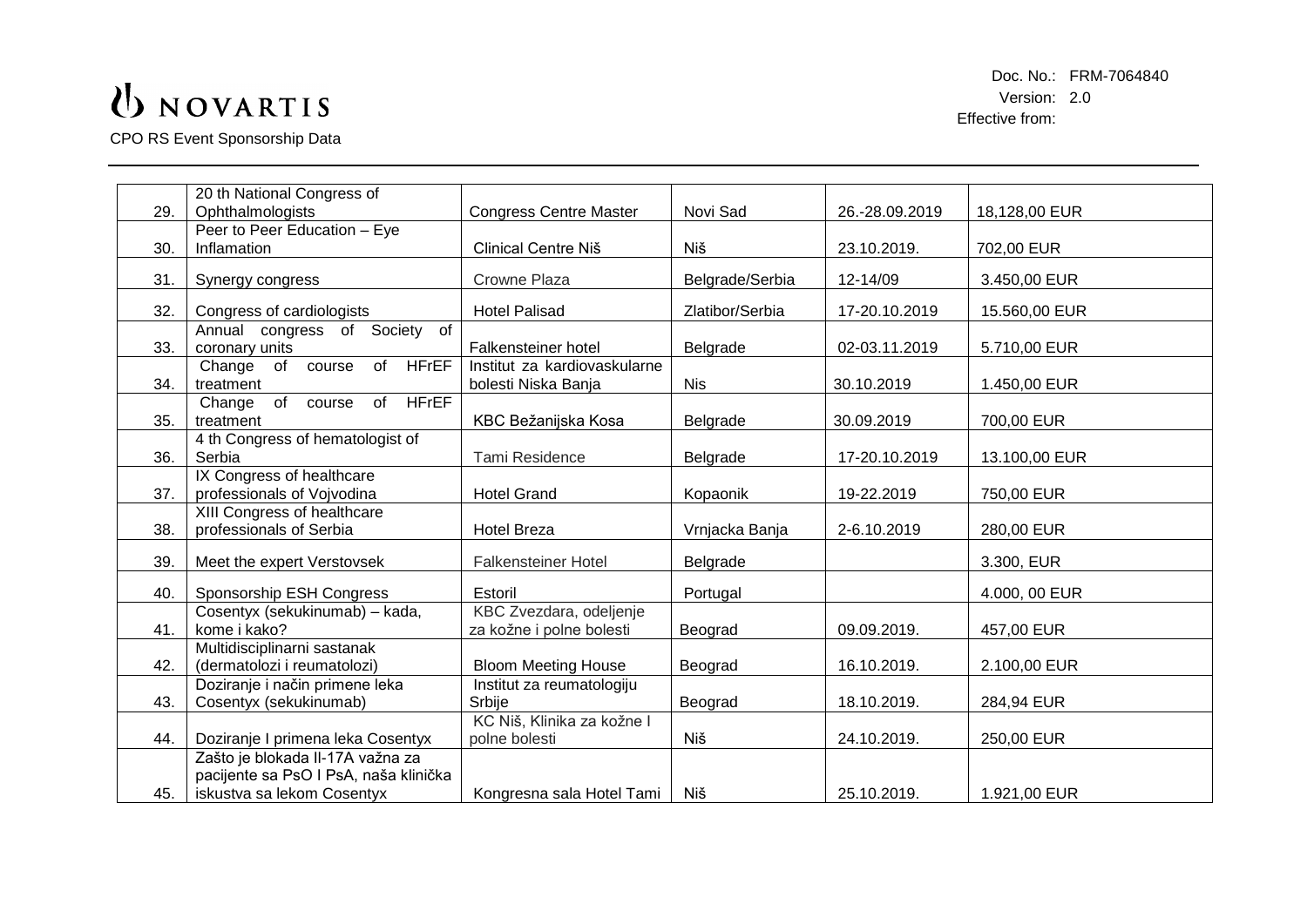CPO RS Event Sponsorship Data

| 46. | Mesto leka Cosentyx u lečenju<br>pacijenata sa AS I PsA, nedoumice,<br>pitanja, rešenja | Kongresna sala hotel Tami   | Niš                      | 29.10.2019.      | 1.993,00 EUR  |
|-----|-----------------------------------------------------------------------------------------|-----------------------------|--------------------------|------------------|---------------|
| 47. | Marketing advisory board Cosentyx                                                       | Hotel New City, 4*          | Niš                      | 18.09.2019.      | 5.587,00 EUR  |
| 48. | Kongres reumatologa                                                                     | Oficirski dom               | Niš                      | 20-23.09.2019.   | 7.379, 00 EUR |
| 49. | Glaucoma Workshop, Belgrade                                                             | <b>IN Hotel</b>             | Belgrade                 | 13.11.2020.      | 5.500,00 EUR  |
| 50. | Glaucoma Workshop, Niš                                                                  | <b>Hotel Tami Residence</b> | Niš                      | 12.11.2020.      | 4.600,00 EUR  |
| 51. | Current Approach to Patients With<br>Uveitis and New Diagnostic<br>Procedures           | Maja Clinic                 | Niš                      | 16.11.2020.      | 1.500,00 EUR  |
| 52. | 6th Congress of Respiratory<br>Medicine of Serbia with international<br>participation   | <b>Grand Hotel</b>          | Kopaonik/Serbia          | 15-17.11.2019.   | 15.810 EUR    |
| 53. | XII/XVIII Kongres neurologa Srbije<br>sa međunarodnim učešćem                           | Zepter Hotel                | Vrnjačka<br>banja/Serbia | 28.11-1.12.2019. | 8.795,48 EUR  |
| 54. | Spirometry testing                                                                      | PHC Stari grad              | Belgrade/Serbia          | 28.112019.       | 600,00 EUR    |
| 55. | Spirometry testing                                                                      | PHC Voždovac                | Belgrade/Serbia          | 13.11.2019.      | 600,00 EUR    |
| 56. | Spirometry testing                                                                      | PHC Voždovac                | Belgrade/Serbia          | 17.12.2019.      | 600,00 EUR    |
| 57. | Spirometry testing                                                                      | PHC Niš                     | Niš/Serbia               | 26.11.2019.      | 700,00 EUR    |
| 58. | Severe Asthma Internal Education<br>(fee Sanja Hromiš)                                  | Mama Shelter                | Belgrade/Serbia          | 13.12.2019.      | 1.049,00 EUR  |
| 59. | Lecture Allergology Clinic KC<br>Kragujevac                                             | <b>HC Kragujevac</b>        | Kragujevac/Serbia        | 27.12.2019.      | 688,00 EUR    |
| 60. | SLD Allergology and Immunology<br>Section meeting                                       | <b>SLD</b>                  | Belgrade/Serbia          | 26.12.2019.      | 678,00 EUR    |
| 61. | Banner in the International Scientific<br>and Professional Journal "Hospital            | <b>SLD</b>                  | Belgrade/Serbia          | 05.02.2020.      | 1.017,00 EUR  |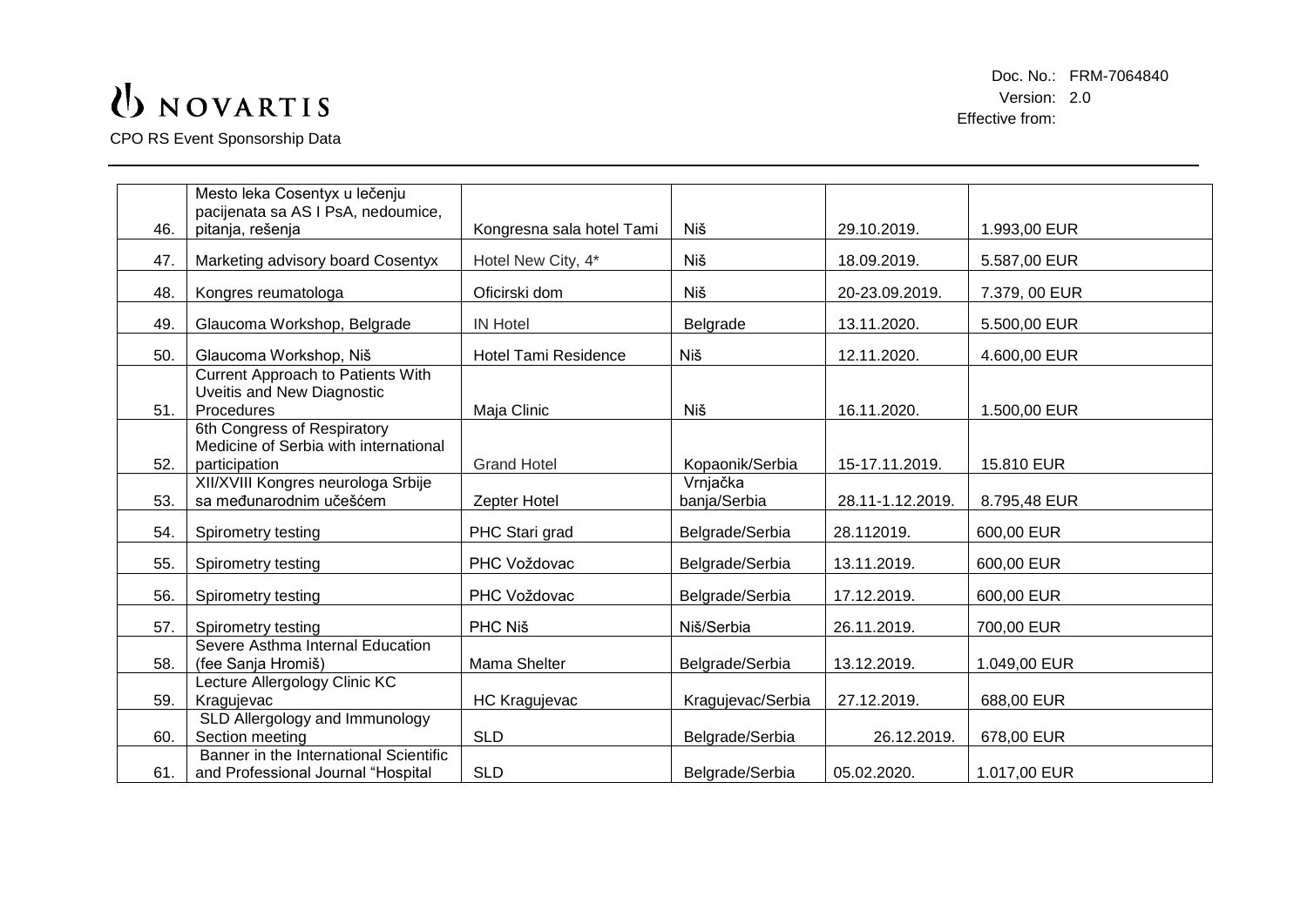CPO RS Event Sponsorship Data

|     | Pharmacology - International         |                              |                  |                 |              |
|-----|--------------------------------------|------------------------------|------------------|-----------------|--------------|
|     | Multidisciplinary Journal"           |                              |                  |                 |              |
|     |                                      |                              |                  |                 |              |
|     | Novartis Scientific Symposium        |                              |                  |                 |              |
|     | "Secondary Progressive Multiple      |                              |                  |                 |              |
|     | Sclerosis / Diagnostic-Therapeutic   | Dr Simo Milosevic Institute, |                  |                 |              |
| 62. | <b>Challenges and Solutions"</b>     | Igalo,                       | Igalo/Montenegro | 21.2.2020.      | 1.430,00 EUR |
|     | Mesto Cosentyxa (sekukinumab) u      |                              |                  |                 |              |
|     | lečenju pacijenata sa psorijazom-    | Klinika za                   |                  |                 |              |
|     | naša iskustva, 8.11.2019. Prof. dr   | dermatovenerologiju KC       |                  |                 |              |
| 63. | Zorica Gajinov                       | Vojvodina                    | Novi Sad, Srbija | 08.11.2019.     | 784,28 EUR   |
|     |                                      |                              |                  |                 |              |
|     | Sastanak reumatologa i dermatologa   |                              |                  |                 |              |
|     | 11.12.2019., Hotel Sheraton, Novi    |                              |                  |                 |              |
| 64. | Sad                                  | <b>Hotel Sheraton</b>        | Novi Sad, Srbija | 11.12.2019.     | 1.623,85 EUR |
|     | Multidisciplinarni sastanak (reuma i |                              |                  |                 |              |
|     | derma) 11.3.2020., Bloom Meeting     | <b>Bloom Meeting House</b>   |                  |                 |              |
| 65. | House                                | <b>Conference Centar</b>     | Beograd, Srbija  | 11.3.2020.      | 2.251,23 EUR |
|     | Aktuelne preporuke za lecenje SpA    |                              |                  |                 |              |
| 66. | bolesnika I njihova primena u praksi | Internal department KC Kg    | Kragujevac       | 17.01.2020.     | 1.686,33     |
|     | Blokada IL-17A veliki iskorak u      |                              |                  |                 |              |
|     | lecenju SpA bolesnika, prikaz        | Meeting room in restaurant   |                  |                 |              |
| 67. | pacijenta na leku Cosentyx           | "Nasa prica"                 | Uzice            | 18.11.2019.     | 685,66 EUR   |
|     | Zapaljenski ili degenerativni bol,   |                              |                  |                 |              |
|     | dijagnostika, analize I pravovremena | Meeting room in restaurant   |                  |                 |              |
| 68. | terapija, AS u fokusu                | "Stari bunar"                | Vranje           | 25.02.2020.     | 538,42 EUR   |
|     | Title Dermatovenerology section      | Doctors society of           |                  |                 |              |
| 69. | meeting 20.12.2019.                  | Vojvodina                    | Novi Sad/Serbia  | 20.12.2019.     | 860,00 EUR   |
|     | Young dermatologists meeting,        |                              |                  |                 |              |
| 70. | Belgrade 18.12.2019.                 | Clinical centre Serbia       | Belgrade/Serbia  | 18.12.2019.     | 1.600,00 EUR |
|     | Belgrade dermatolgy days, 14-        |                              |                  |                 |              |
| 71. | 16.11.2019.                          | Sava Centar                  | Belgrade/Serbia  | 14.-16.11.2019. | 7.900,00 EUR |
|     | Rheumatology Cosentyx advisory       |                              |                  |                 |              |
| 72. | board 13.03.2020.                    | Novartis office              | Belgrade/Serbia  | 13.03.2020.     | 5.760,00 EUR |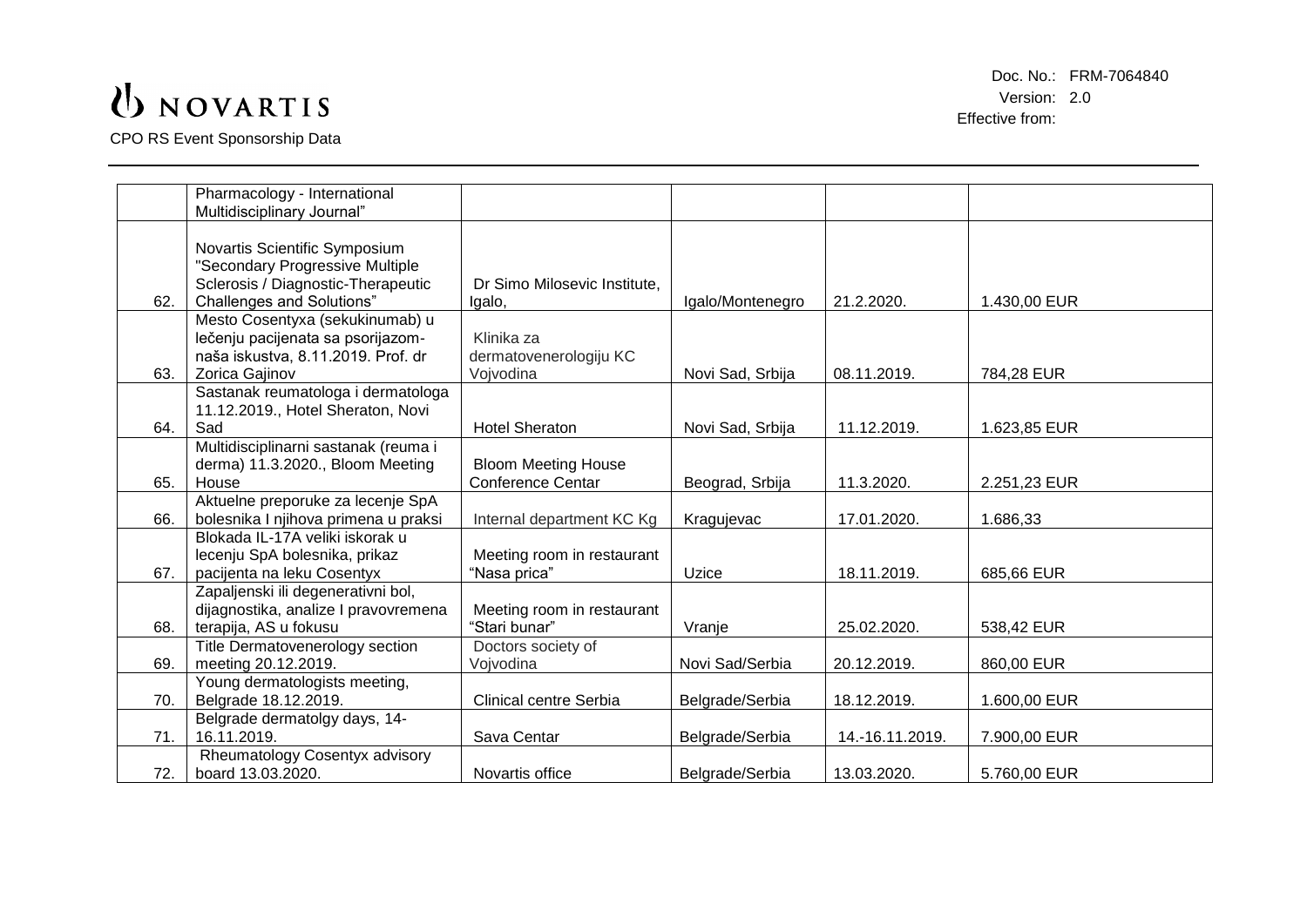CPO RS Event Sponsorship Data

|     | Up to date recommendations for HF                     | Serbian Academy of            |                   |               |                  |
|-----|-------------------------------------------------------|-------------------------------|-------------------|---------------|------------------|
| 73. | treatment 2019                                        | Sciences and Arts (SANU)      | Belgrade, Serbia  | 15.11.2019    | 1,029,250.00 RSD |
|     | 14th European Mechanical                              | <b>Hotel Intercontinental</b> |                   |               |                  |
| 74. | <b>Circulatory Support Summit</b>                     | Vienna                        | Vienna, Austria   | 11-14.12.2019 | 311,026.00 RSD   |
|     | Heart Failure & Entresto internal                     | Mama shelter Hotel,           |                   |               |                  |
| 75. | training - Meet the expert session                    | Meeting room                  | Belgrade, Serbia  | 12.12.2019    | 215,800.00 RSD   |
|     | Meet the expert session: Timely                       |                               |                   |               |                  |
|     | initiation of effective pharmacological               |                               |                   |               |                  |
|     | and resynchronization therapy in                      |                               |                   |               |                  |
| 76. | patients with heart failure                           | <b>Hotel Crowne Plaza</b>     | Belgrade, Serbia  | 06.22.2020    | 134,360.00 RSD   |
|     | Prezentacija Kragujevac Ambulanta                     |                               |                   |               |                  |
| 77. | br.5                                                  | Ambulanta br. 5               | Kragujevac        | 26.11.2019.   | 401,31 €         |
| 78. | Predavanje Neven Pharm                                | Apoteka Neven Pharm           | Čačak             | 19.02.2020.   | 385,59€          |
|     |                                                       |                               |                   |               |                  |
| 79. | Predavanje DZ Jagodina                                | DZ Jagodina                   | Jagodina          | 20.02.2020.   | 400,84 €         |
|     |                                                       |                               |                   |               |                  |
| 80. | Predavanje 4. Gradska Apoteka                         | 4. Gradska Apotek             | Novi Pazar        | 11.03.2020.   | 449,15€          |
| 81. | Predavanje sa prikazom slučaja - dr<br>Danica lvković | <b>KBC Zvezdara</b>           | Beograd           | 27.02.2020.   | 380,55 EUR       |
|     |                                                       |                               |                   |               |                  |
| 82. | Lecture at the clinic                                 | <b>Clinical Centre of Nis</b> | Nis, Serbia       | 28.11.2019.   | 90.740,00 RSD    |
|     |                                                       |                               |                   |               |                  |
| 83. | Lecture at DZ Pirot                                   | DZ Pirot                      | Pirot, Serbia     | 03.12.2019.   | 46.190,00 RSD    |
| 84. | Lecture at DZ Aleksinac                               | DZ Aleksinac                  | Aleksinac, Serbia | 31.01.2020.   | 69.850,00 RSD    |
|     |                                                       |                               |                   |               |                  |
| 85. | Lecture at DZ Ražanj                                  | DZ Ražanj                     | Ražanj, Serbia    | 06.02.2020.   | 42.750,00 RSD    |
|     |                                                       |                               |                   |               |                  |
| 86. | Lecture at DZ Vučje                                   | DZ Vučje                      | Vučje, Serbia     | 04.03.2020.   | 50.950,00 RSD    |
| 87. | Dani Klinike za hematologiju KCS-a                    | Amfiteatar KCS-a              | Beograd           | 09.03.2020.   | 1.168,00 EUR     |
|     | Predavanje prof Dragomira                             | Zadužbina "Steve              |                   |               |                  |
| 88. | Marisavljevića                                        | Milosavljevića"               | Beograd           | 11.03.2020.   | 595,00 EUR       |
|     |                                                       |                               |                   |               |                  |
| 89. | Lecture dr Ponjevic                                   | <b>HC Sombor</b>              | Sombor            | 12.12.2020.   | 471,00 EUR       |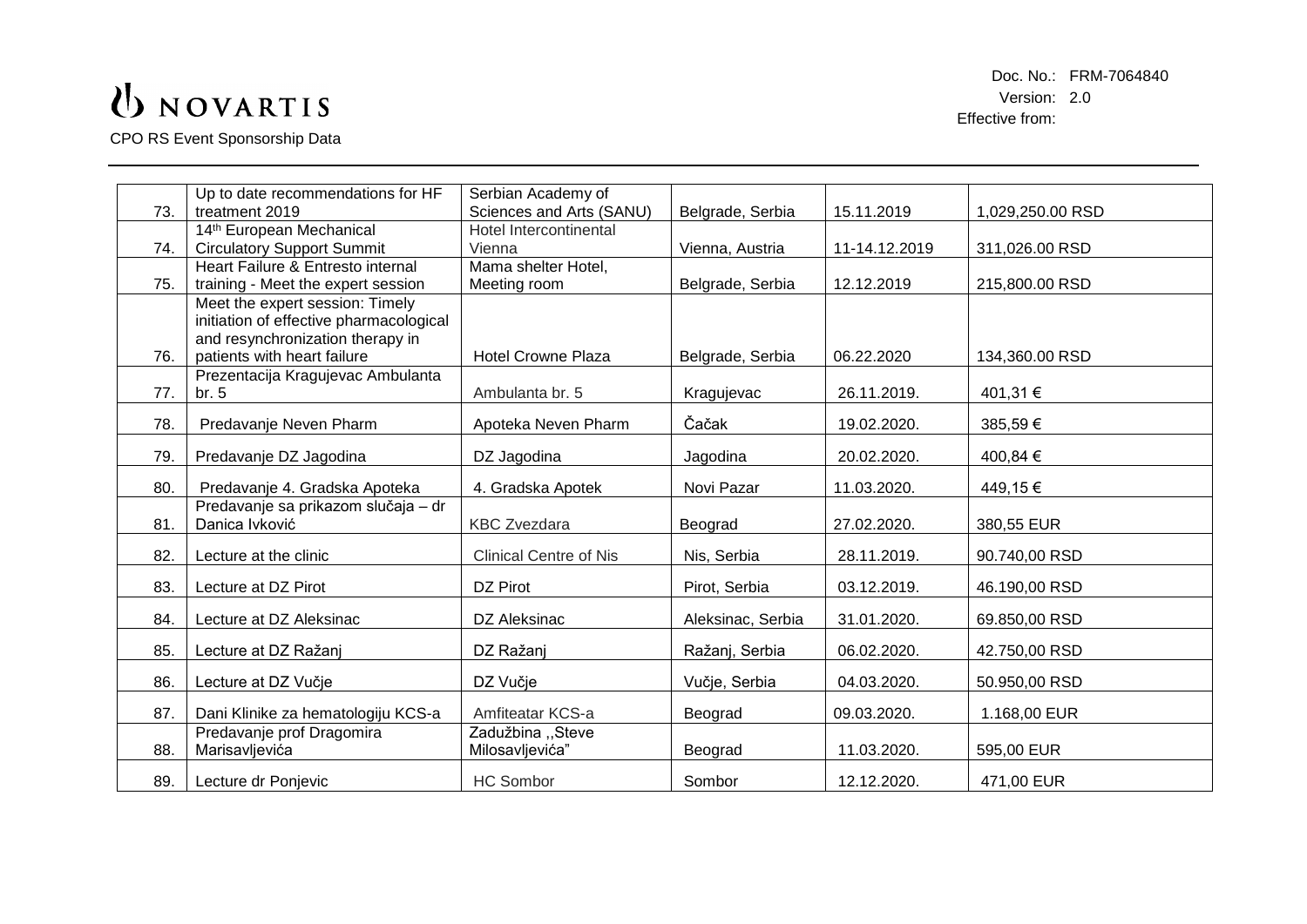CPO RS Event Sponsorship Data

| 90.  | Lecture dr Pekan and dr Paskas                          | hC Apatin                                       | Apatin                | 03.03.2020.   | 938,00EUR     |
|------|---------------------------------------------------------|-------------------------------------------------|-----------------------|---------------|---------------|
| 91.  | Lecture dr Zivkovic                                     | <b>HC Koceljeva</b>                             | Koceljeva             | 04.03.2020.   | 488,00 EUR    |
| 92.  | 5. Endosek sastanak - NVS<br>predavanje                 | <b>Hotel Falkensteiner</b>                      | Beograd               | 21.02.2020.   | 3.200,00 EUR  |
| 93.  | Predavanje Prof dr Jasna Jancic<br>"Tuberous sclerosis" | Univerzitatska klinika<br>"Tirsova"             | Beograd               | 03.03.2020    | 1.000,00 EUR  |
| 94.  | Predavanje sestra Mila Pantovic                         | Dom zdravlja                                    | Rača                  | 11.12.2019    | 300,00 EUR    |
| 95.  | Novartis sastanak "TSK" predavanja                      | University clinic "Institut za<br>Majku i dete" | Beograd               | 12.12.2019    | 1.700,00 EUR  |
| 96.  | Novartis sastanak NET                                   | <b>Hotel ENVOY</b>                              | Beograd               | 24.12.2019    | 2.500,00 EUR  |
| 97.  | Novartis sastanak urologija AML                         | Uroloska klinika                                | Beograd               | 27.12.2019    | 1.450,00 EUR  |
| 98.  | Preceptorship                                           | Viena                                           | Viena/At              | 21-22.11.2019 | 63.000,00 EUR |
| 99.  | Preceptorship                                           | Rome                                            | Italy                 | 06-08.11.2019 | 30.000,00 EUR |
| 100. | ESCRS 2020 congress                                     | Movenpick Hotel Mansour<br>Eddahbi              | Marrakech,<br>Morocco | 21-23.02.2020 | 2.474,00 EUR  |
| 101. | Kongres koronarnih jedinica Srbije                      | <b>Hotel Falkensteiner</b>                      | Beograd               | 02-03.11.2019 | 5.660,00 EUR  |
| 102. | Kongres Neurologa Srbije                                | <b>Hotel Zepter</b>                             | Vrnjacka banja        | 28-30.11.2019 | 3.290,00 EUR  |
| 103. | Kardioloski kongres - Pracsis                           | Hotel M                                         | Beograd               | 28-29.02.2020 | 5.482,00 EUR  |
| 104. | Kardioloska prezentacija na IKVB<br>Dedinje             | <b>IKVB</b> Dedinje                             | Beograd               | 19.02.2020    | 750,00 EUR    |
| 105. | Kongres hipertenzije                                    | Crowne Plaza                                    | Beograd               | 05-07.03.2020 | 3.865,00 EUR  |
| 106. | <b>Novartis Breast Cancer</b><br>Preceptorship          | <b>Tel Aviv Hospital</b>                        | Tel Aviv/ Israel      | 05 06.11.2019 | 920,00 EUR    |
|      | 107. ABC5 Congress                                      | Centro de Congresso de<br>Lisboa                | Lisbon/ Portugal      | 14-16.11.2019 | 1.000,00 EUR  |